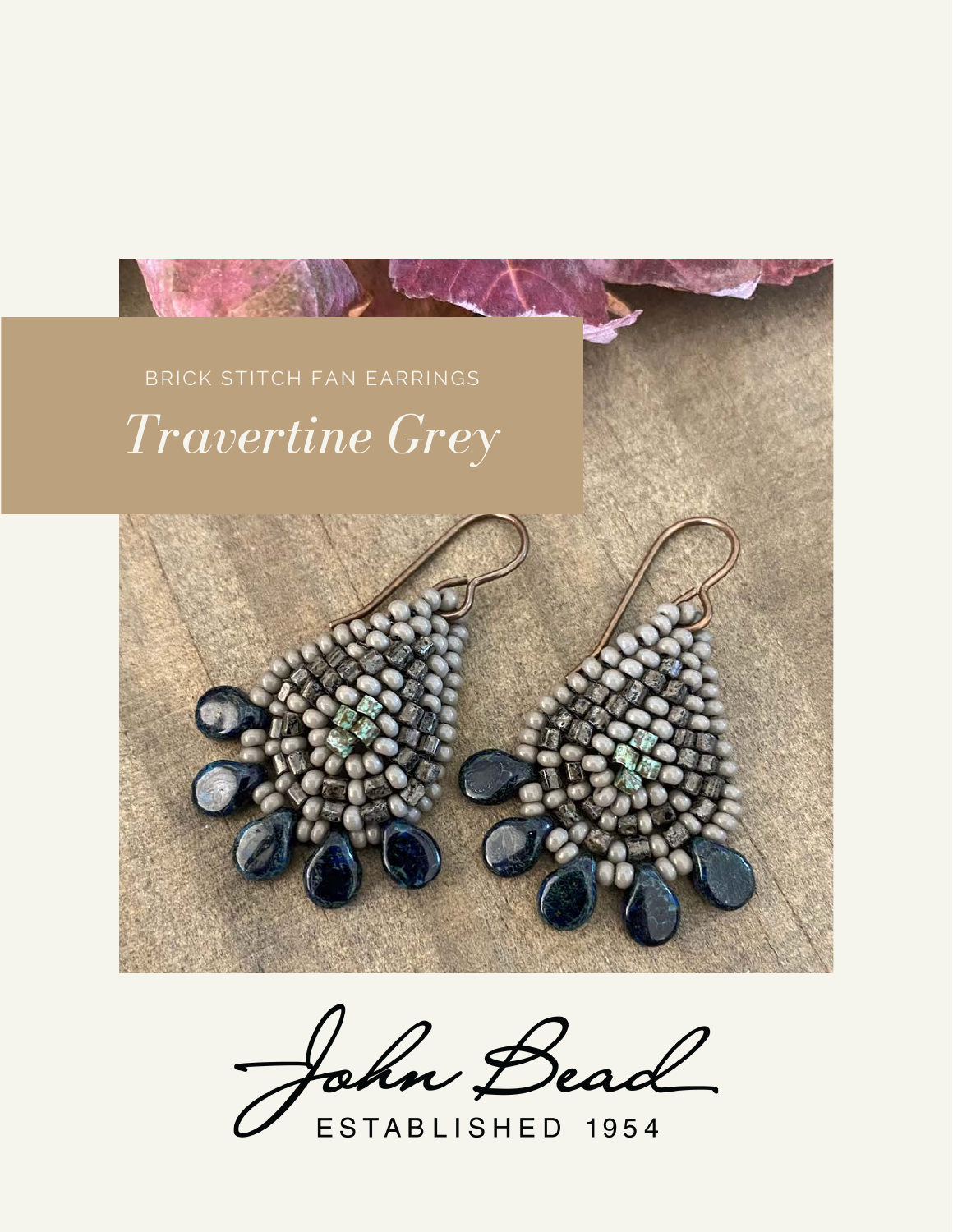## Materials

John Bead Czech Glass Seed Beads Size 10/0 Opaque Grey 65001060

John Bead Czech Glass Seed Beads Size 10/0 2-Cut Travertine on Black 66001523

John Bead Czech Glass Seed Beads Size 10/0 2-Cut Travertine on Turquoise 66001524

John Bead Czech Preciosa Pip Beads Dark Blue, Transparent Travertine 27800960-32S8

TierraCast Ear Wires Regular Loop 20ga 96987901170-01

Beading Thread JBC SPECIAL 500m Spool Black 74423013-01

## Tools

Size 12 Beading Needles 74301044 Thread Snips 74509607 Chain Noise Pliers 74527344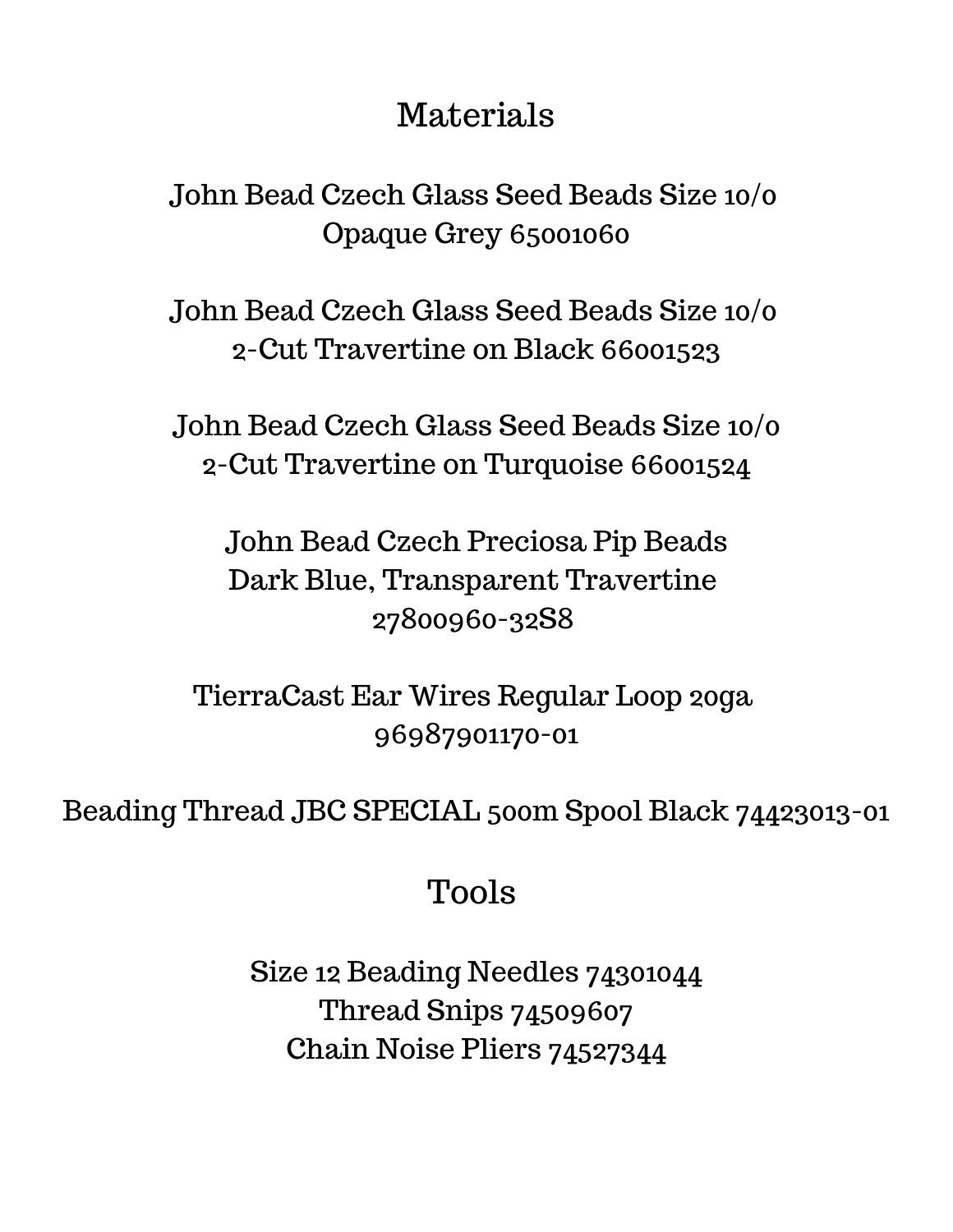Color A - Opaque Grey 10/0 Round

Color B - Travertine on Black 2-Cut

Color C - Travertine on Turquoise 2-Cut

Color D - Dark Blue Transparent Travertine Pip Bead

Step 1 Ladder Stitch Row 1 (1) Color A, (2) Color B, (1) Color A, (2) Color C, (1) Color A, (2) Color B, (1) Color A.



Step 2 Using Brick Stitch technique, build the following decreasing rows:

Row 2

(1) Color A, (2) Color B, (1) Color A, (1) Color C, (1) Color A, (2) Color B, (1) Color A.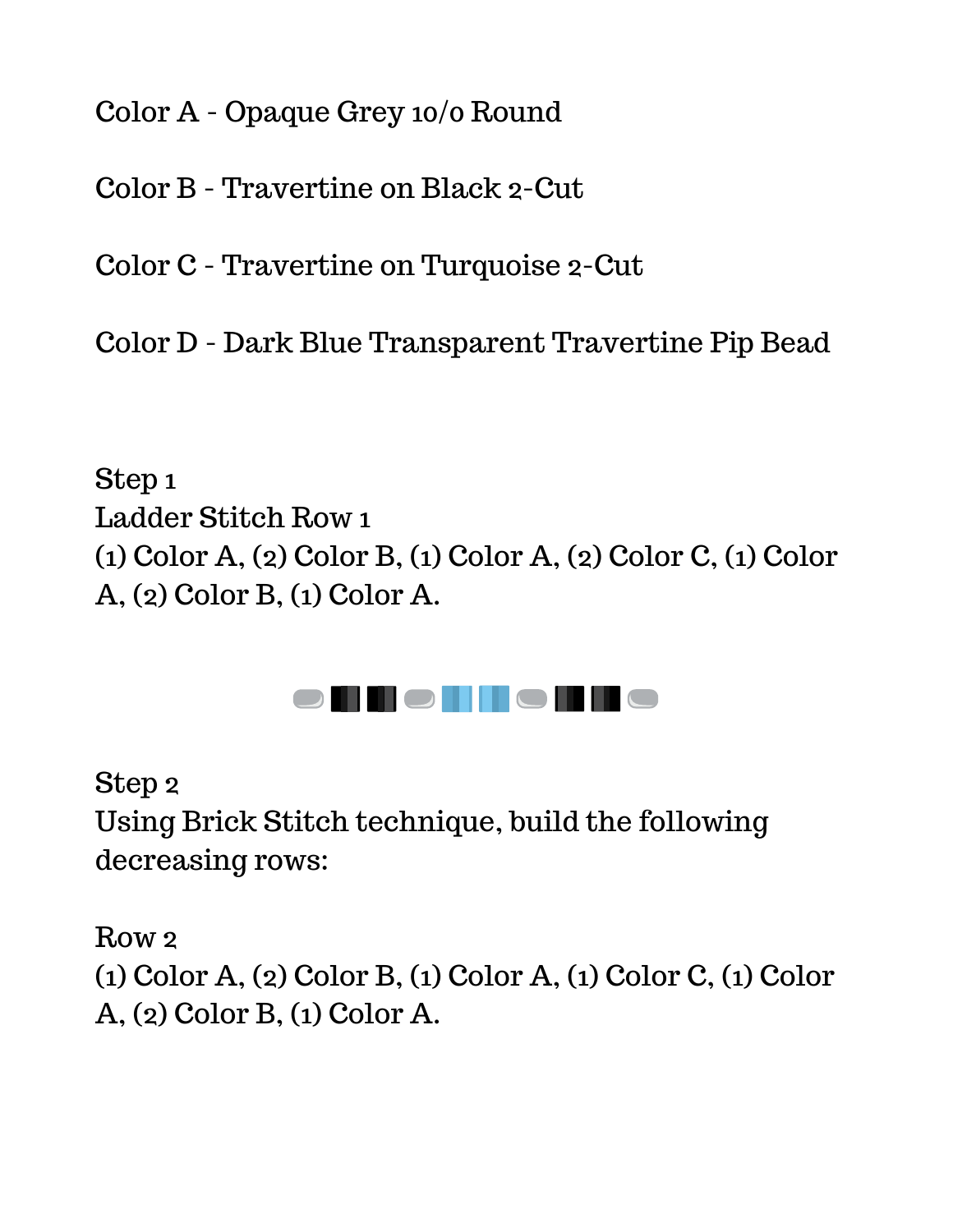Row 3 (1) Color A, (2) Color B, (2) Color A, (2) Color B, (1) Color A.

Row 4

(1) Color A, (2) Color B, (1) Color A, (2) Color B, (1) Color A.

Row 5 (2) Color A, (2) Color B, (2) Color A.

Row 6 (2) Color A, (1) Color B, (2) Color A.

Row 7 (4) Color A.

Row 8 (3) Color A.

Create the top loop. Add (4) Color A beads.



Step 3 - Create the fans.

Travel down the side to exit the last row. Pick up (3) Color A,  $[(1)$  Color D,  $(2)$  Color A] five times, then  $(1)$ Color A. Go through the Color A bead on the other side.